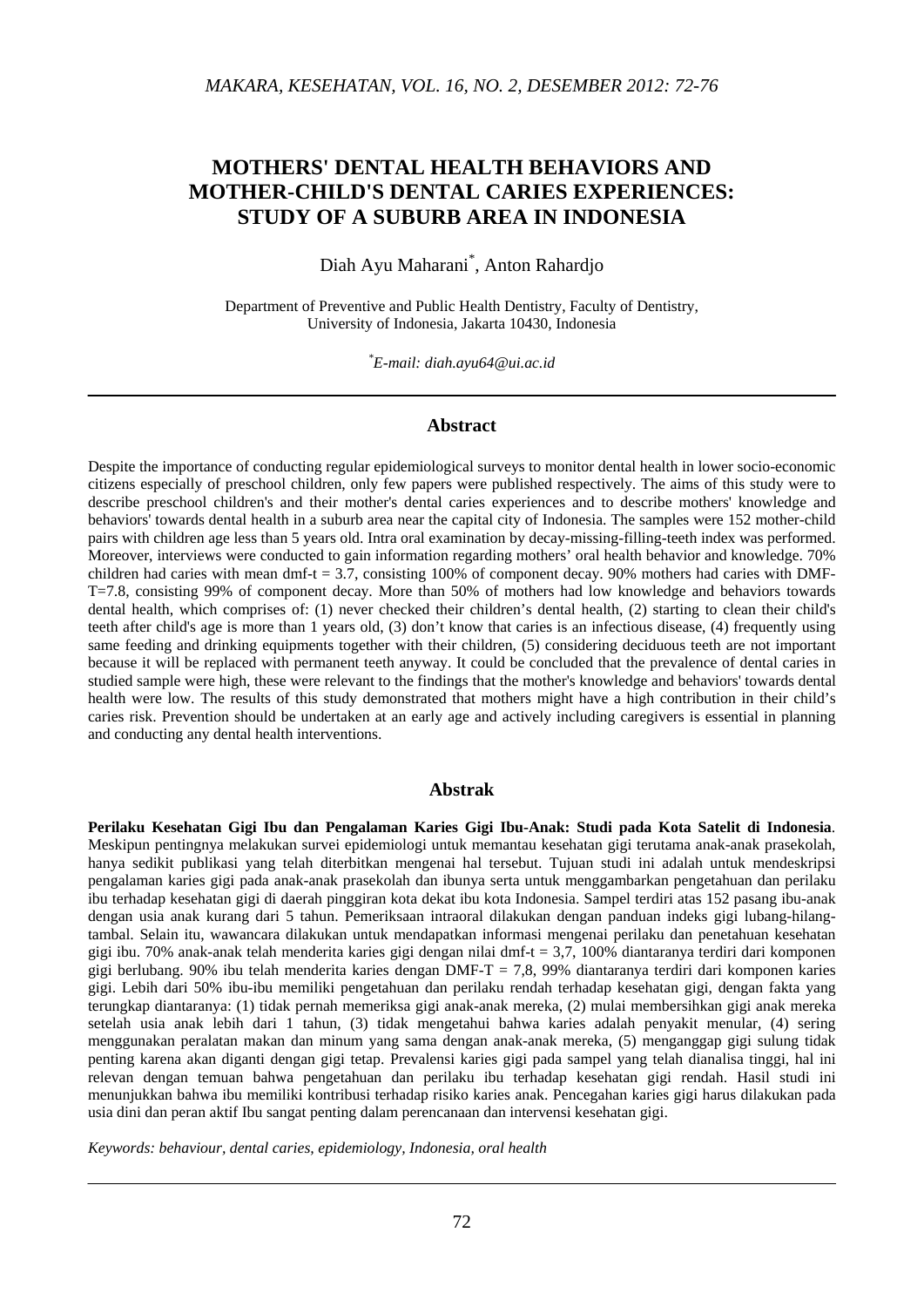# **Introduction**

It was reported that dental service utilization among Indonesians was low, and was influenced by some demographic and socio-economic factors.<sup>1</sup> Meanwhile there are rarely published papers regarding dental health status of Indonesians. Thus, it is important to regularly conduct epidemiological surveys to monitor dental caries status in lower socio-economic citizens especially of the preschool children due to their vurnability to dental health problems.<sup>2</sup>

Dental caries can be defined as demineralization of tooth tissue consequent to a dental infection that is dependent on frequent exposure to fermentable carbohydrates and is influenced by saliva and fluoride and other trace elements. A very important role is attributed to the bacterium *Streptococcus mutans*-called "the window of infection", in that it is responsible for the primary oral infection in the first phase of dental caries in early childhood. Dietary habits are also deeply implicated in the development of early childhood caries, despite the fact that it is considered an infectious disease. Consumption of sweets with high concentrations of glucose, saccharine, or fructose, especially if taken in processed juices, and their prolonged intake play an important role in caries development in children with caries.<sup>3</sup>

It is well-known that dental caries is a disease caused by acids produced by plaque bacteria, as a by-product of their metabolism of fermentable carbohydrates, which then diffuse into dental hard tissues and dissolve their mineral contents. However, the explanation as to why some young children develop dental caries is a complex one. In a recent systematic review of epidemiological studies, over 50 risk factors were found to be related to caries prevalence or severity affecting the primary dentition of children below the age of  $5$  years.<sup>4</sup> The main culprits include socio-demographic factors such as family income and parental education level, dietary factors particularly a high frequency of between-meal sugar intake and the use of bottle feeding, oral hygiene factors such as frequency of tooth brushing and plaque level, and the use of fluorides.<sup>4</sup> In fact, many of these factors are interrelated. For example, parental education level is related to the parents' oral health knowledge and how they look after the child's teeth such as feeding and oral hygiene practices.<sup>4</sup> Family income may affect the child's utilization of dental care services and receipt of preventive measures.<sup>4</sup> It is important to find out the main risk factors for dental caries in the preschool children in Indonesia so that appropriate oral health promotion and caries prevention strategies can be developed. The aims of this study were to describe preschool children's and their mother's dental caries experiences and to describe mothers' knowledge and behaviors' towards dental health in a suburb area near the capital city of Indonesia.

#### **Methods**

This study was approved by the institutional review board of The University of Indonesia on research ethics. The study populations were children under 5 years old in Serpong, a suburb area near the capital city of Indonesia. 152 children were randomly examined from four mother-child integrated health centers in February 2011 by eight calibrated examiners. Agreement to participate in the survey was obtained from each mother. Children with parental consent and in good general health were included in the study. Children with major systemic diseases or syndromes, and those who were not cooperative and refused examination were excluded.

The primary outcome estimate was the prevalence of children having dental caries experience in their primary dentition. The dmf-t index was employed to measure the number of decayed, missing and filled teeth in the primary dentition. Diagnostic criteria for dental caries followed WHO recommendations.<sup>5</sup> Active decay was detected at the cavitations level by careful visual inspection. A probe with a 0.5-mm ball tip was used to remove plaque and food debris that obstruct inspection, and to confirm the presence of a carious cavity when necessary.

Questionnaires on the mother's-child's oral health– related behaviors and knowledge were completed by the parents, within minutes before the intraoral examinations were conducted. The questions included: (1) age of child at which the mother started to clean or brush their children's teeth, (2) when the mothers start to check or notice their children's oral health condition, (3) whether the mothers know that dental caries is an infectious disease, (4) whether they use the same feeding and drinking equipments together with their child, (5) whether mothers considered that deciduous teeth are not important cause it will be replaced with permanent teeth anyway. The data collected were entered into a computer and analyzed using the SPSS Statistical Package. Bivariate t-test was employed with a  $p$ -value  $< 0.05$ .

# **Results and Discussion**

Only thirty percent of the children were caries free. The distribution of dmf-t scores are shown in Table 1. The mean dmf-t score of the affected children was 3.67. One hundred per cent of the dmf-t score was contributed by decayed teeth (dt). The result also showed the older the child become; the greater will be the dmf-t. The highest number of decayed teeth was in the 5 to 6 years old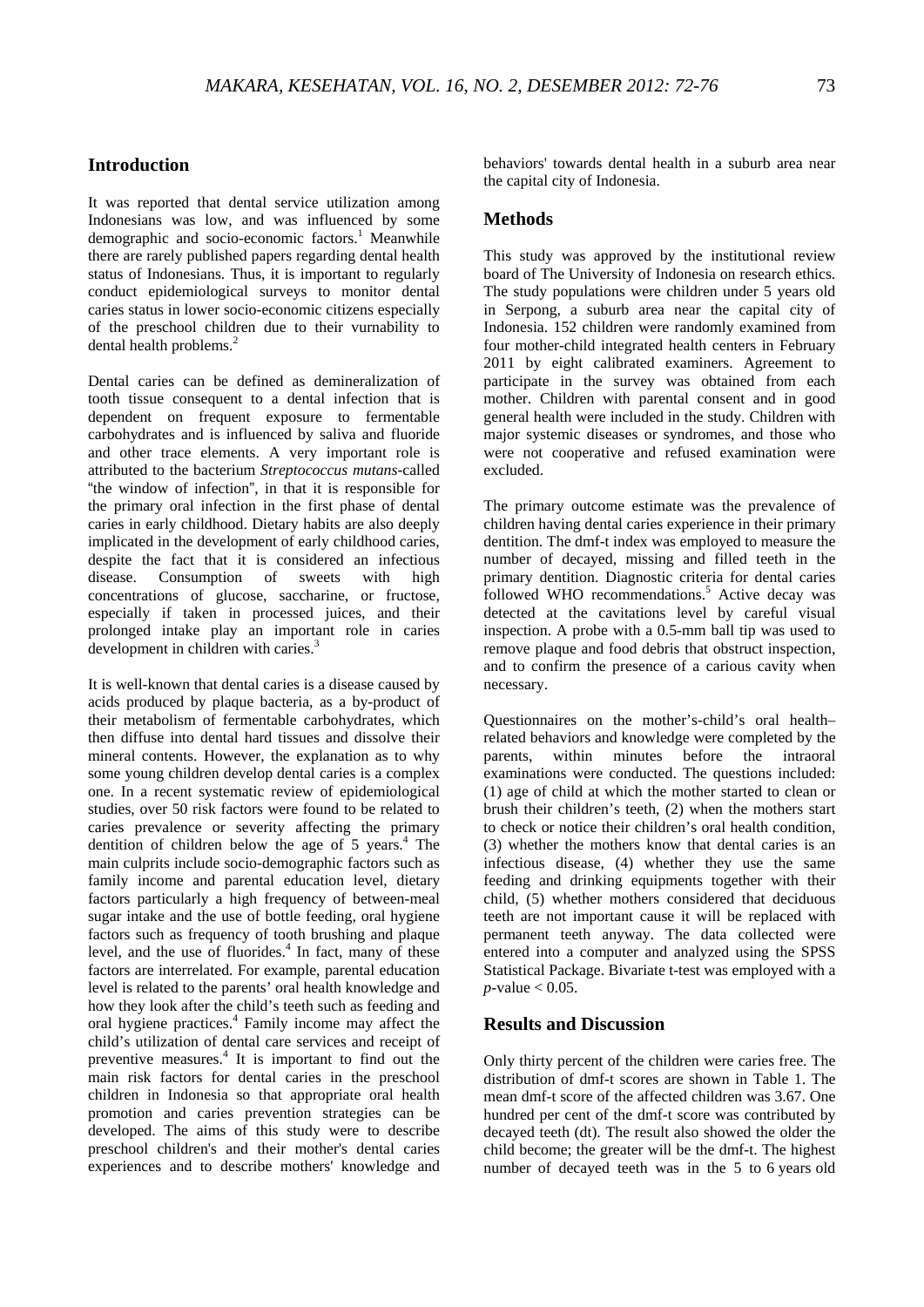group. Moreover, the female children had a slightly higher def-t score than the male's. Eighty per cent of the children who had dental caries had no perceived need for dental care (Table 2). These results are similar to the findings in Philippines and China.<sup>6</sup> Moreover, carious teeth were left unattended. Absence of a program to promote oral hygiene among preschool children and wrong feeding practices may be contributing for the high prevalence of caries observed.

The prevalence of caries in studied children was high. Seven out of ten children have caries with average in each child having three to four carries. The possible reasons for the relatively high caries prevalence found in this study are poor tooth cleaning habit (such as low tooth brushing frequency), limited accessibility to preventive services, unfluoridated water supply, dietary factors (such as bottle feeding and high frequency of between-meal sugar intake) and low dental health awareness of their parents.<sup>6</sup>

Parents with a positive dental attitude and better dental knowledge will probably build up better dental health habits in their children and look after the children's dental health.<sup>7</sup> Thus, it is of great importance to involve the parents in dental health promotion programs for preschool children.<sup>8</sup> In addition, no fillings were found. This might show the existence of economic and geographic barriers to dental care, causing them not being able to seek for dental health professionals help.<sup>2</sup> It is encouraged that the first visit to a dentist should be

| Variable               | N   | Proportion | Mean dmf-t      |  |
|------------------------|-----|------------|-----------------|--|
|                        |     | $(\%)$     | $\pm$ SD        |  |
| Age group (in month)** |     |            |                 |  |
| $0 - 12$               | 11  | 7,23       | $1.64 \pm 3.64$ |  |
| $13 - 24$              | 52  | 34.21      | $1.48 \pm 2.51$ |  |
| $25 - 36$              | 38  | 25.00      | $4.34 + 4.52$   |  |
| 37-48                  | 32  | 21.05      | $5.38 \pm 4.19$ |  |
| $49-60$                | 19  | 12.50      | $6.63 + 4.28$   |  |
| Gender                 |     |            |                 |  |
| Male                   | 79  | 50.98      | $3.28 \pm 4.16$ |  |
| Female                 | 75  | 49.02      | $4.03 \pm 4.22$ |  |
| Total                  | 152 | 100        | $3.67 \pm 4.19$ |  |

**Table 1. dmf-t in Age Groups** 

Note: \*\*=significant at  $< 0.05$ 

**Table 2. dmf-t Compare to Perceived Need for Dental Care** 

| Variable                          | N   | Proportion<br>$\%$ | Mean dmf-t $\pm$<br>SD |  |
|-----------------------------------|-----|--------------------|------------------------|--|
| Perceived Need**                  |     |                    |                        |  |
| Yes                               | 30  | 19.60              | $5.63 \pm 5.37$        |  |
| No                                | 123 | 80.39              | $3.16 \pm 3.71$        |  |
| Total                             | 152 | 100                | $4.39 \pm 4.54$        |  |
| Note: **= significant at $< 0.05$ |     |                    |                        |  |

at one year of age and all children should have at least two routine visits to a dentist each year. In this study's result it could be concluded that these children had never been to a dentist to get treatment for a dental problem. This confirms that these preschool children do not get adequate dental care. Results of this study emphasize the importance of strengthening community based dental care services for preschool children in Indonesia.

Moreover, caries experience increased with age. $9-11$  At the age of four years old, a child could have six to seven teeth decayed. It could be explained by a number of factors which include the time span since eruption of primary teeth and the change of dietary habits as the children grow older. It was also suggested that caries resulted from peri-natal malnutrition.<sup>12-13</sup> Dental pain is consistently associated with high levels of caries experience.<sup>1</sup> It is important to find out the main risk factors for dental caries in the preschool children in Indonesia so that appropriate dental health promotion and caries prevention strategies can be developed. The limitation of this study is, due to study population not representing the entire country finding of this study cannot be generalized as national figures.

#### **Table 3. Mother's Oral Health, Behavior and Knowledge**

| Variable                                                                                                                        | Proportion (%) |
|---------------------------------------------------------------------------------------------------------------------------------|----------------|
| Oral Health<br>Mothers with decay<br>(Mean DMF-T of Mothers 7.8)<br>which<br>comprise of<br>99%<br>component D)                 | 90.0           |
| <b>Behavior</b><br>Mothers who started to clean their<br>children's teeth on the age more<br>than one years old                 | 62.0           |
| Mothers who never notice their<br>children's oral health                                                                        | 59.5           |
| Mothers who<br>the<br>use<br>same<br>feeding and drinking equipments<br>together with their child                               | 48.4           |
| Mothers who use the<br>same<br>toothbrush with their children                                                                   | 20.3           |
| Knowledge<br>Mothers who did not know that<br>dental caries is an infectious<br>disease                                         | 66.1           |
| Mothers who considered<br>that<br>deciduous teeth are not important<br>cause it will be replaced with<br>permanent teeth anyway | 54.3           |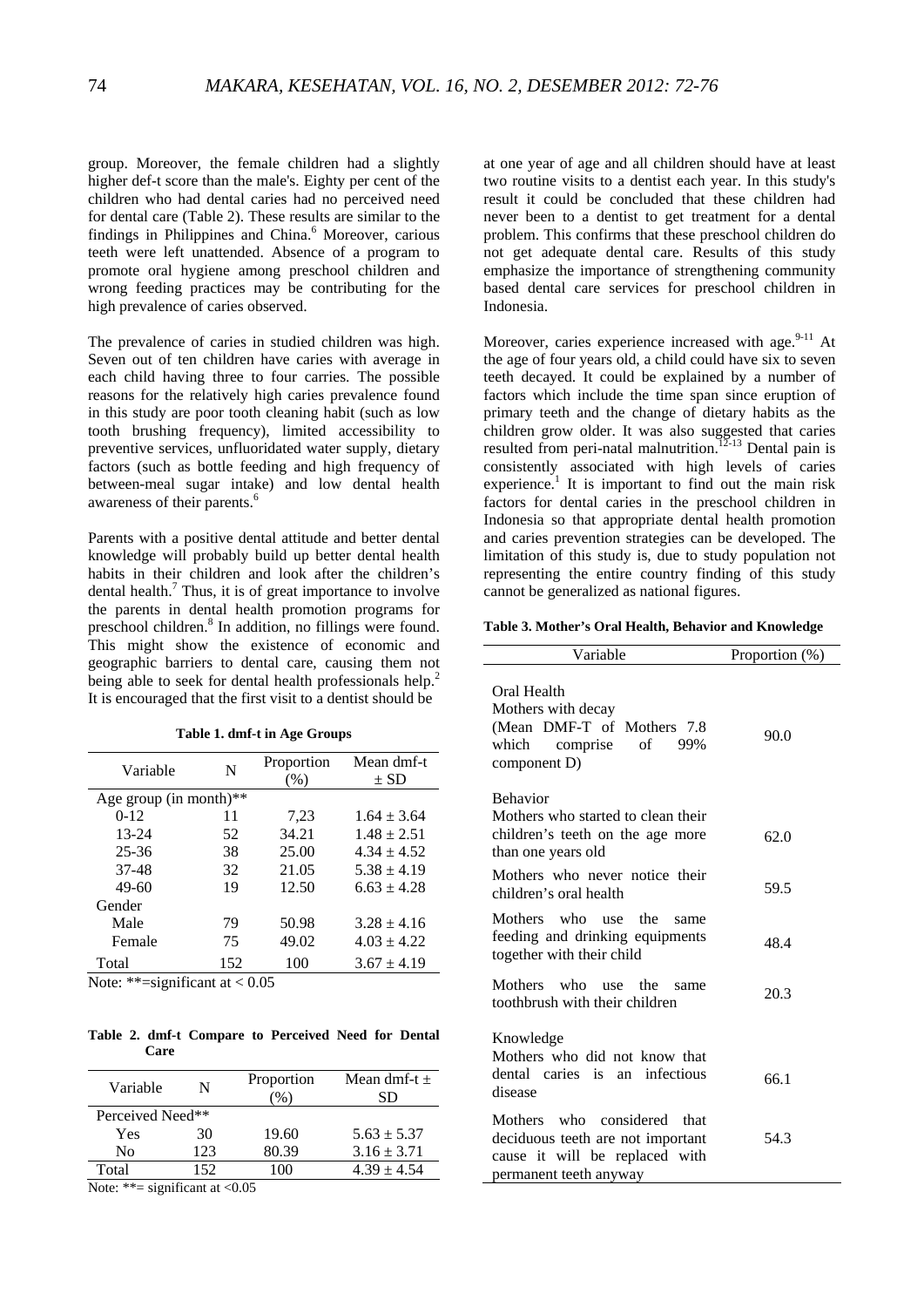The low dental health of children were accordance to that of their mothers'. 90% mothers had caries with DMF-T=7.8, consisting 99% of component decay. These high prevalence of dental caries shows the importance of paying special attention to oral hygiene and treatment of caries and by including mothers or caregivers in planning, conducting and evaluating dental health care preventive intervention programs.<sup>14</sup> Improvements in the delivery of dental care services and community-based dental health promotion activities are crucial. Special dental programs should be made available to children from lower socio-economic classes because they are the high risk groups for caries.

There is a high level of negligence in the oral hygiene of children. The importance of the primary dentition of oral health promotion must be focused on the education of mothers to motivate their children for oral hygiene. Unfortunately, we found "bad conviction" of mothers regarding primary teeth that they will be replaced, thus neglecting the care for children's teeth (Table 3). Cooperation of mothers is very important in overcoming the belief that the deciduous dentition can be neglected.

The lack of value of baby teeth and negative parental experiences are factors underlying health beliefs and behaviors. Therefore, understanding caregivers issues surrounding children's oral health is important to develop successful tailored made guidance to provide for a public health intervention in a high caries rate population. Arousing interest of mothers in learning about new preventive strategies to reduce dental disease is an initial step to promote child's dental health.

In a study of a multicultural community, only several new mothers reported that they actively sought out parenting information during their initial pregnancy.15 It was also reported that aversive parental experience and disregard for primary dentition were identified as serious obstacles to be addressed in order for any new program to be effective.<sup>15</sup> Having new mothers open to information and strategies to reduce the prevalence of early childhood caries is considered an important factor of a success and sustainable oral health promotion.

Brushing teeth twice a day is an important mode of preventing dental caries. Effective brushing will remove dental plaques, which is the first step in dental decay. Using a tooth paste containing fluoride reduces decay by making enamel more resistant.<sup>16</sup> This study results showed high prevalence of dental caries in the studied population. This was in line with their tooth brushing behavior, where tooth brushing was not commenced at very young age. Despite that the high prevalence of dental caries in the presence of inadequate oral hygiene practices, these could also points towards wrong feeding practices as the cause. A study conducted in the same area revealed a high prevalence of wrong feeding practices, like overnight feeding beyond two years of age and adding sugar to formula milk.<sup>16</sup> The accumulation of the negative behavior towards oral health, causing the process of dental caries beginning at very early age and progress steadily thereafter. An interventional program aimed at improving oral hygiene among preschool children is needed urgently.

### **Conclusions**

Dental caries among young children are a global problem. Scant attention is paid towards primary teeth, leading to high prevalence of dental caries. There are only few published studies done in Indonesia, addressing oral hygiene among preschool children that also relates to the mothers oral health behavior. Scientific evidence is in need to persuade authorities to establish a program promoting oral hygiene among preschool children. This study concluded that the prevalence of dental caries in studied sample were high, these were relevant to the findings that the mother's knowledge and behaviors' towards dental health were low. These in turn, demonstrated that mothers contributes greatly in their child's dental health. There for, prevention should be undertaken at an early age and it is very essential that mothers ought to be actively included in planning and conducting any dental health interventions.

# **Acknowledgments**

This study was supported by the University of Indonesia (contract number: 747G/DRPM-UI/N1.4/2009), the Indonesian Ministry of Education for Higher Education and Unilever to whom the authors gratefully acknowledged.

#### **References**

- 1. Maharani DA. Perceived need for and utilization of dental care in Indonesia in 2006 and 2007: A secondary analysis. *J. Oral Sci.* 2009;51:545-550.
- 2. Maharani DA. Inequity in dental care utilization in the Indonesian population with a self-assessed need for dental treatment. *Tohoku J Exp Med.* 2009;218:229-239.
- 3. Begzati A, Berisha M, Meqa K. Early childhood caries in preschool children of Kosovo – a serious public health problem. *BMC Public Health*. 2010;10:788.
- 4. Harris R, Nicoll AD, Adair PM, Pine CM. Risk factors for dental caries in young children: a systematic review of the literature. *Community Dent Health*. 2004;21:71-85.
- 5. Lo EC, Loo EK, Lee C. Dental health status of Hong Kong preschool children. *Hong Kong Dent J* 2009;6:6-12.